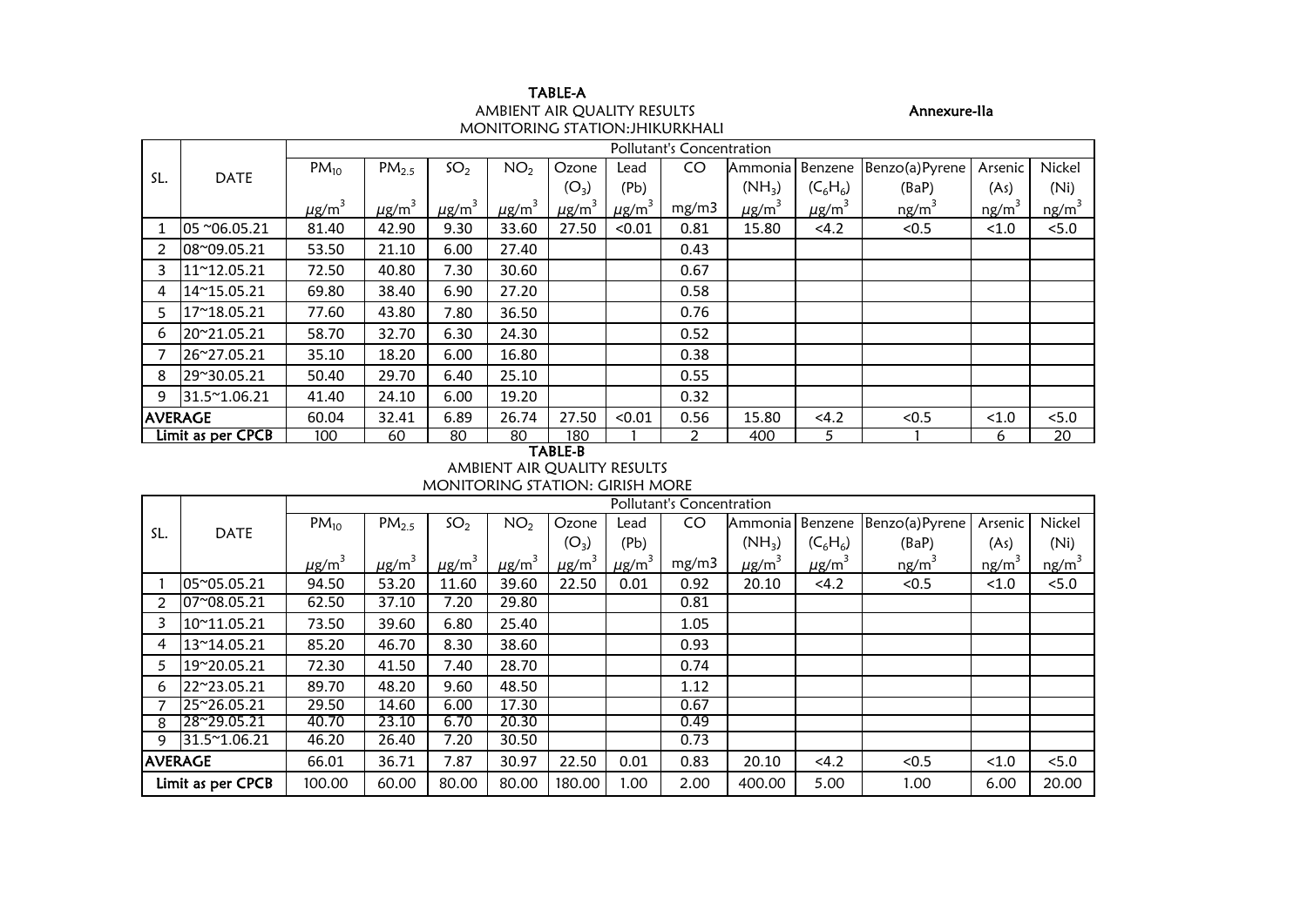## TABLE-C AMBIENT AIR QUALITY RESULTS MONITORING STATION:MCPI PLANT

|                |                   |                        | Pollutant's Concentration |                        |                        |                        |                        |       |                        |                        |                   |                   |          |  |  |
|----------------|-------------------|------------------------|---------------------------|------------------------|------------------------|------------------------|------------------------|-------|------------------------|------------------------|-------------------|-------------------|----------|--|--|
| SL.            |                   | $PM_{10}$              | PM <sub>2.5</sub>         | SO <sub>2</sub>        | NO <sub>2</sub>        | Ozone                  | Lead                   | CO    | Ammonia I              | Benzene                | Benzo(a)Pyrene    | Arsenic           | Nickel   |  |  |
|                | <b>DATE</b>       |                        |                           |                        |                        | $(O_3)$                | (Pb)                   |       | $(NH_3)$               | $(C_6H_6)$             | (BaP)             | (As)              | (Ni)     |  |  |
|                |                   | $\mu$ g/m <sup>3</sup> | $\mu$ g/m <sup>3</sup>    | $\mu$ g/m <sup>3</sup> | $\mu$ g/m <sup>3</sup> | $\mu$ g/m <sup>3</sup> | $\mu$ g/m <sup>3</sup> | mg/m3 | $\mu$ g/m <sup>3</sup> | $\mu$ g/m <sup>3</sup> | ng/m <sup>3</sup> | ng/m <sup>3</sup> | $ng/m^3$ |  |  |
|                | 3~4.05.21         | 91.20                  | 42.6                      | 10.2                   | 32.2                   | 24.2                   | 0.01                   | 0.88  | 26.6                   | < 4.2                  | < 0.5             | < 1.0             | < 5      |  |  |
|                | 6~07.05.21        | 110.50                 | 65.4                      | 10.7                   | 45.2                   |                        |                        | 1.12  |                        |                        |                   |                   |          |  |  |
|                | 12~13.05.21       | 74.60                  | 41.3                      | 7.6                    | 32.6                   |                        |                        | 0.97  |                        |                        |                   |                   |          |  |  |
| 4              | 15~16.05.21       | 97.50                  | 53.2                      | 9.3                    | 42.3                   |                        |                        | 1.12  |                        |                        |                   |                   |          |  |  |
| 5              | 18~19.05.21       | 82.70                  | 44.8                      | 8.5                    | 38.4                   |                        |                        | 0.92  |                        |                        |                   |                   |          |  |  |
| 6              | 21~22.05.21       | 76.40                  | 44.5                      | 7.8                    | 28.7                   |                        |                        | 0.89  |                        |                        |                   |                   |          |  |  |
|                | 24~25.05.21       | 56.50                  | 30.2                      | 7.8                    | 27.3                   |                        |                        | 0.81  |                        |                        |                   |                   |          |  |  |
| 8              | 27~28.05.21       | 65.80                  | 43.5                      | 9.4                    | 33.1                   |                        |                        | 0.94  |                        |                        |                   |                   |          |  |  |
| <b>AVERAGE</b> |                   | 81.90                  | 45.69                     | 8.91                   | 34.98                  | 24.2                   | 0.01                   | 0.96  | 26.6                   | <4.2                   | < 0.5             | < 1.0             | < 5      |  |  |
|                | Limit as per CPCB | 100                    | 60                        | 80                     | 80                     | 180                    |                        | 2     | 400                    | 5                      |                   | 6                 | 20       |  |  |

# TABLE-D

### AMBIENT AIR QUALITY RESULTS MONITORING STATION:RAMNAGAR

|                |                   |                        | Pollutant's Concentration |                        |                        |                         |                        |       |                        |                        |                |         |          |  |  |
|----------------|-------------------|------------------------|---------------------------|------------------------|------------------------|-------------------------|------------------------|-------|------------------------|------------------------|----------------|---------|----------|--|--|
|                |                   | $PM_{10}$              | PM <sub>2.5</sub>         | SO <sub>2</sub>        | NO <sub>2</sub>        | Ozone                   | Lead                   | CO    | Ammonia                | Benzene                | Benzo(a)Pyrene | Arsenic | Nickel   |  |  |
| SL.            | <b>DATE</b>       |                        |                           |                        |                        | $(O_3)$                 | (P <sub>b</sub> )      |       | $(NH_3)$               | $(C_6H_6)$             | (BaP)          | (As)    | (Ni)     |  |  |
|                |                   | $\mu$ g/m <sup>3</sup> | $\mu$ g/m <sup>3</sup>    | $\mu$ g/m <sup>3</sup> | $\mu$ g/m <sup>3</sup> | $\mu$ g/m <sup>-1</sup> | $\mu$ g/m <sup>3</sup> | mg/m3 | $\mu$ g/m <sup>3</sup> | $\mu$ g/m <sup>3</sup> | $ng/m^3$       | ng/m    | $ng/m^3$ |  |  |
|                | 5~6.05.21         | 62.40                  | 32.60                     | 7.80                   | 24.2                   | 20                      | < 0.01                 | 0.57  | 10                     | < 4.2                  | < 0.5          | < 1.0   | 5.0      |  |  |
|                | 8~09.05.21        | 78.30                  | 43.60                     | 7.60                   | 32.4                   |                         |                        | 0.49  |                        |                        |                |         |          |  |  |
|                | 11~12.05.21       | 68.20                  | 41.20                     | 7.00                   | 22.7                   |                         |                        | 0.63  |                        |                        |                |         |          |  |  |
| 4              | 14~15.05.21       | 75.30                  | 43.60                     | 8.20                   | 36.5                   |                         |                        | 0.75  |                        |                        |                |         |          |  |  |
|                | 17~18.05.21       | 66.80                  | 28.30                     | 6.50                   | 26.4                   |                         |                        | 0.56  |                        |                        |                |         |          |  |  |
| 6              | 20~21.05.21       | 73.40                  | 40.50                     | 7.80                   | 31.2                   |                         |                        | 0.67  |                        |                        |                |         |          |  |  |
|                | 26~27.05.21       | 40.40                  | 21.80                     | 6.00                   | 27.4                   |                         |                        | 0.52  |                        |                        |                |         |          |  |  |
| 8              | 29~30.05.21       | 28.40                  | 16.20                     | 6.00                   | 17.5                   |                         |                        | 0.41  |                        |                        |                |         |          |  |  |
| q              | 01~02.06.21       | 34.70                  | 20.10                     | 6.20                   | 21.7                   |                         |                        | 0.59  |                        |                        |                |         |          |  |  |
| <b>AVERAGE</b> |                   | 58.66                  | 31.99                     | 7.01                   | 26.67                  | 20                      | < 0.01                 | 0.58  | 10                     | < 4.2                  | < 0.5          | < 1.0   | < 5.0    |  |  |
|                | Limit as per CPCB | 100                    | 60                        | 80                     | 80                     | 180                     |                        | 2     | 400                    | 5                      |                | 6       | 20       |  |  |